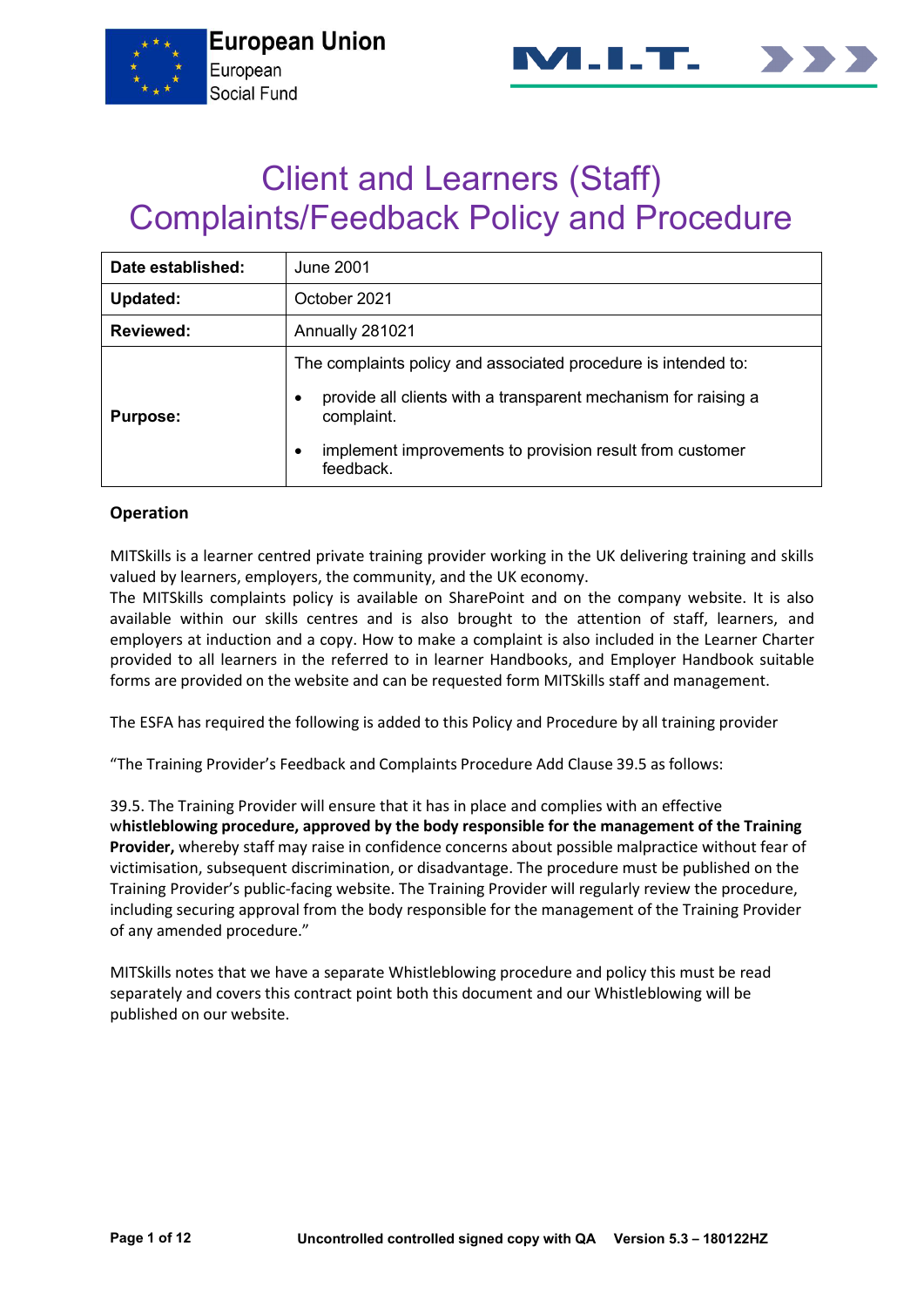



## **Minor Complaints**

It is anticipated that most complaints will be minor in nature and will be dealt with by a member of staff at the time. Records of such complaints are recorded on learner's files. If a complaint is not dealt with to the learner or employers' satisfaction, they may raise it to a formal complaint

#### **Major/Formal Complaints**

Formal Complaints are dealt with in accordance with MITSkills Complaint Procedure and a record of all complaints is maintained as part of our formal log within Quality Assurance / Safeguarding office at the Company's Head Office.

If a learner, or their employer, or staff wishes to make a formal complaint, they will be requested to complete a Complaints Form found on the website or Employer Handbook or from this document, or as signposted in the learner or Employer Handbook. If complaints are made verbally or electronically will be transcribed by MITSkills for tracking purposes

MITSkills policy is to record all formal complaints, and to respond to all complaints in writing within 10 full working days (The day the complaint is received will count as day one).

All complaints are taken as serious and will initially be flagged to a member of the Senior Management Team or the Director by the staff receiving the complaint.

#### **Complaint that come under Safeguarding**

Unless the complaint is clearly not related to Safeguarding the default is that complaint forms will be reviewed in case there is a safeguarding context by the safeguarding lead, or Senior Management -

In the event the complaint is considered a Safeguarding issue it will be flagged to MITSkills Safeguarding Officer, in this event the complainant learner or employer will be informed, and the Safeguarding procedures will be followed.

All other Complaints will be actioned under MITSkills Complaints Procedure (see Sharepoint and our Website)

The complaint will be allocated, investigated, and reviewed and a written resolution will be forwarded to the complainant within 10 working days. This process may require contact with the complainant if deemed appropriate, and it is to be expected that the complainant is willing to work with MIT Skills to resolve the complaint. In the event this cooperation is not achievable MIT skills will make a proposed resolution in writing.

The final decision rests with the Director of MITSkills.

In the event the complaint cannot be resolved within 10 working days, it is MITSkills policy to refer the issue to the appropriate learner funding body, or to ask for an extension to resolve the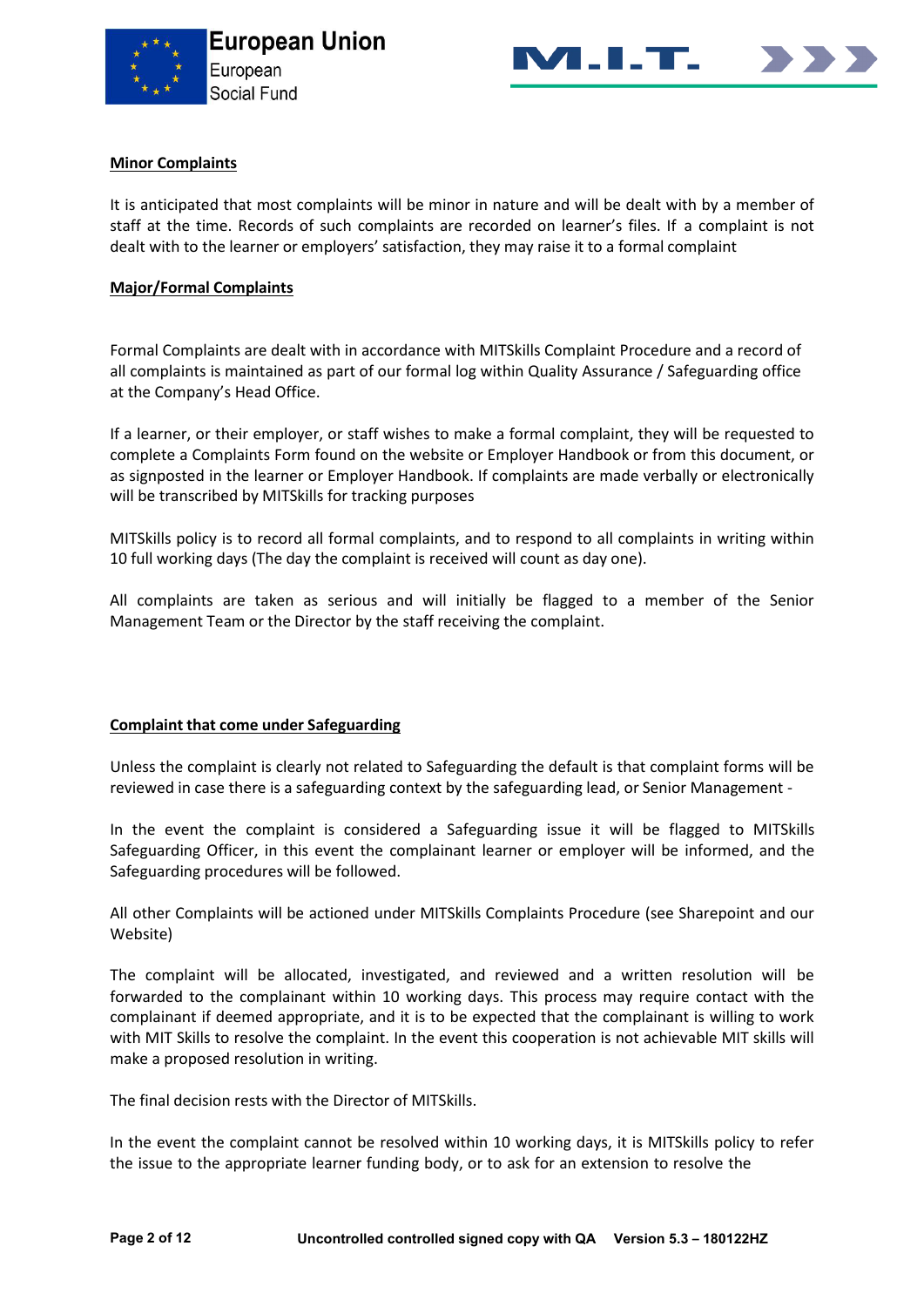



complaint. The complainant will be informed of this in writing by day 10 from registering a formal complaint.

It is MITSkills management policy to review complaints for improvement purposes.

Records of formal complaints are monitored on a quarterly basis as part of the quarterly review process.

Complaints, where it is agreed as appropriate by the SMT, may be discussed at regular team meetings to identify any recurring themes that may suggest a need for further improvement action.

Complaints from any other sources will also be recorded and acted upon in the same manner as learner complaints and according to the learner complaints procedures.

The complaints policy is designed to support continuous improvement.

#### **Customers, Employers and Learner Complaints Procedure**

**1. Aims**

**a) To reassure the customer that their complaint is being dealt with efficiently and fairly.**

**b) To provide a straightforward and consistent way to make representation to MITSkills and to offer prompt action and a speedy resolution of any complaints.**

c) MITSkills encourage learner and employer (staff will be referred to the Grievance procedure for staff related complaints where appropriate) to resolve issues at an informal level

If you are dissatisfied with any aspect of your course; in the first instance you should raise your complaint with your Tutor / Work based trainer.

d)If this is not appropriate, or the Tutor/Work based trainer is unable to provide a satisfactory response, you should then put your complaint in writing, using the MIT Skills Complaints Form If a learner, or their employer, wishes to make a formal complaint, they will be requested to complete the Complaints Form signposted via the learner handbooks on our website as part of this document or Employer Handbook.

This should be sent to our Admin team via the email given on the form or by post to the named Senior Manager (see the complaints form.) who will co-ordinate any ongoing investigations. All complaints will initially go via our safeguarding office. Where it is a safeguarding issue, it will be dealt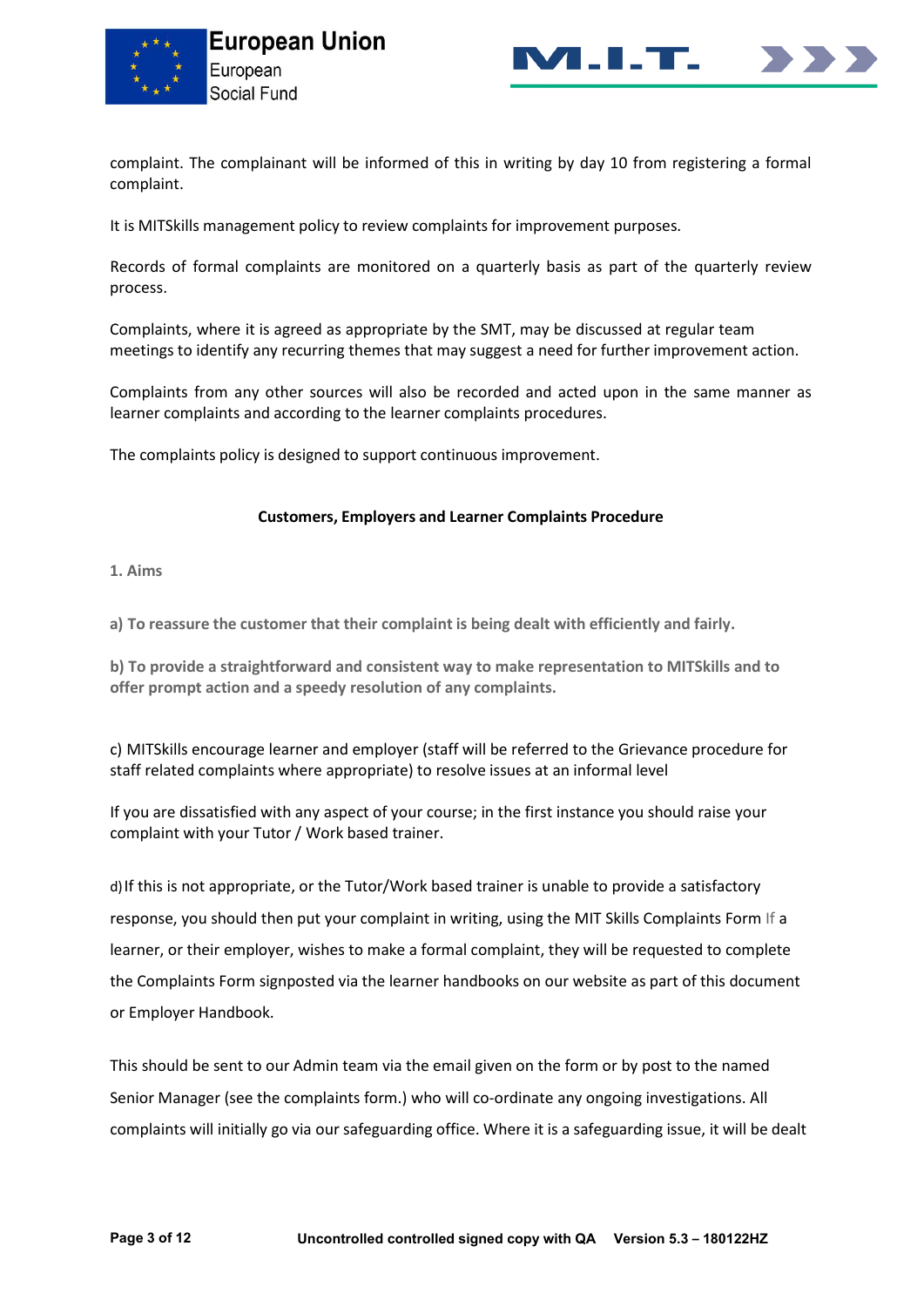



with under safeguarding procedures, where it is not it will be handled via departmental line manager -via the appropriate staff under this policy.

## If complaints are made verbally or electronically will be transcribed by MITSkills for tracking

purposes. (A complaint any form i.e., by letter; telephone, fax; e-mail; or in person you will be given assistance given in making the complaint to ensure the complaint is understood and recorded on a Complaints Form)

MITSkills aim is to use complaints positively and take action to maintain and improve services.

## 2. **Availability**

This complaints procedure is available on our website, at our offices and available to all MITSkills customers and learners and covers all services provided by MITSkills.

#### 3. **What is a Complaint?**

MITSkills defines a complaint as "an expression of dissatisfaction about MITSkills actions or lack of action or about the standard of a service provided by MITSkills itself or a person or body acting on behalf of MITSkills".

## 4. **Types of Complaint and what is excluded?**

a) The following list indicates in general terms the range of complaints which fall within the procedure and, additionally, what type of complaints are excluded.

b) Where a matter is excluded from the procedure every effort will still be made to help to resolve the problem.

c) The excluded categories should still be recorded and monitored as a separate category.

d) Assistance will be provided where necessary when a complaint is made.

## 5. Complaints

a) Dissatisfaction with the way MITSkills policies are carried out (as opposed to dissatisfaction with the policies themselves).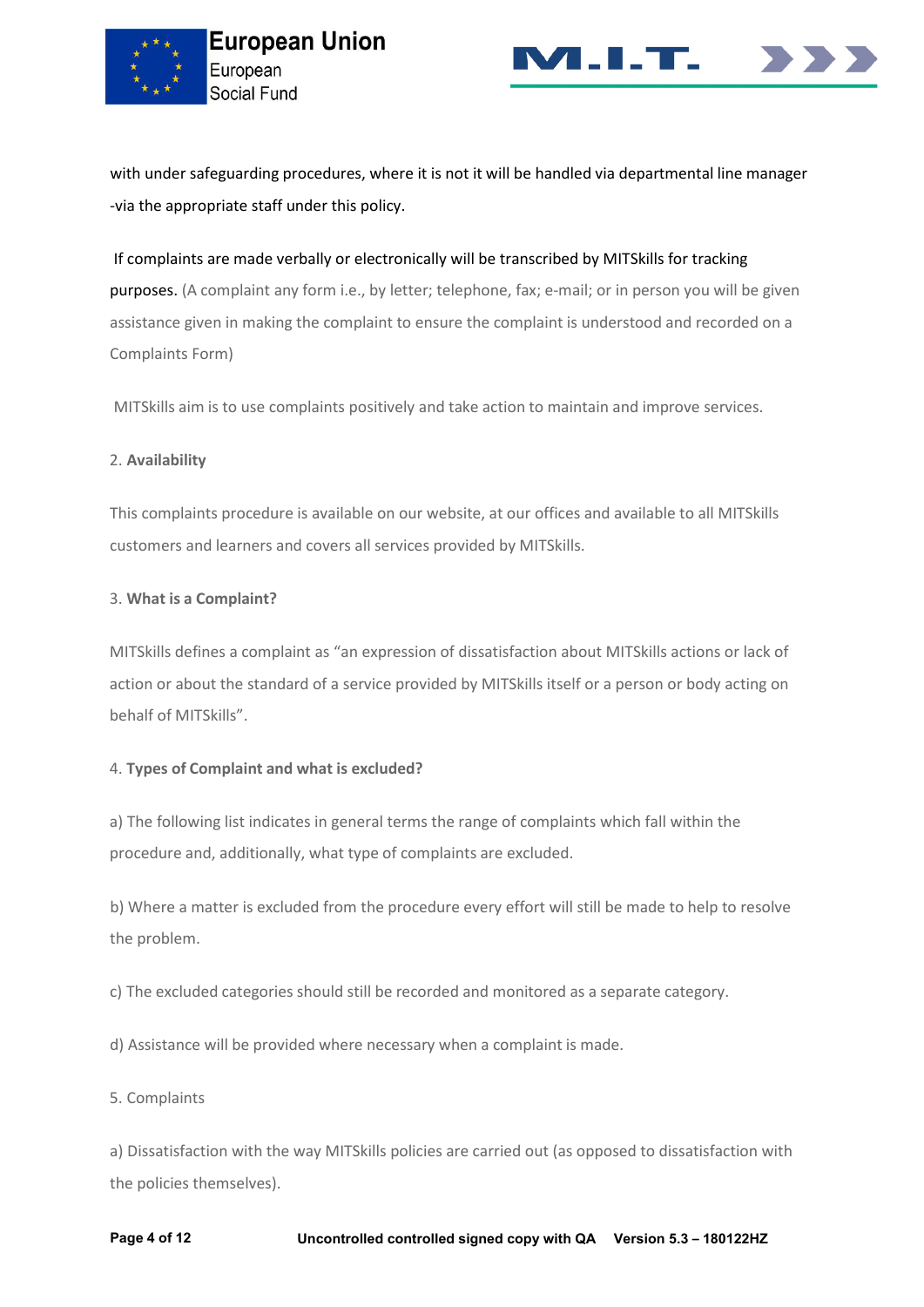



- b) Failure to consider relevant matters in coming to a decision.
- c) Failure to implement a decision.
- d) Complaints regarding the behaviour or perceived behaviour of individual employees.
- e) Delays in responding to complaints about the administrative process.
- f) Failure to provide a service that should be provided.
- g) Failure to fulfil statutory responsibilities.
- h) Discrimination, Harassment or Bullying.

Where a complaint is deemed to be a Safeguarding issue it will be referred to the safeguarding officer for further investigation or action.

6. Matters that are not considered complaints

The following will not follow the complaints procedure; but every attempt will be made to resolve them.

a) Criticisms of or disagreements with MITSkills policies or decisions themselves rather than the way they have been carried out except where they are in breach of statutory rights.

b) Complaints against individual employees where no other basis for criticism exists other than the employee was implementing MITSkills policy/decisions.

c) A matter where there is an alternative means of solving the criticism, for example: –

- Appeal within the remit of an Awarding Body.
- Appeal to the Crown, Magistrates or County Court.

• A matter which has or could reasonably be expected to be the subject of Court or tribunal proceedings, or which is or could be placed in the hands of MITSkills insurers.

• Criticisms which constitute a disagreement with or a refusal to accept a rule of Law which MITSkills is applying.

• Criticisms over statutory duties administered.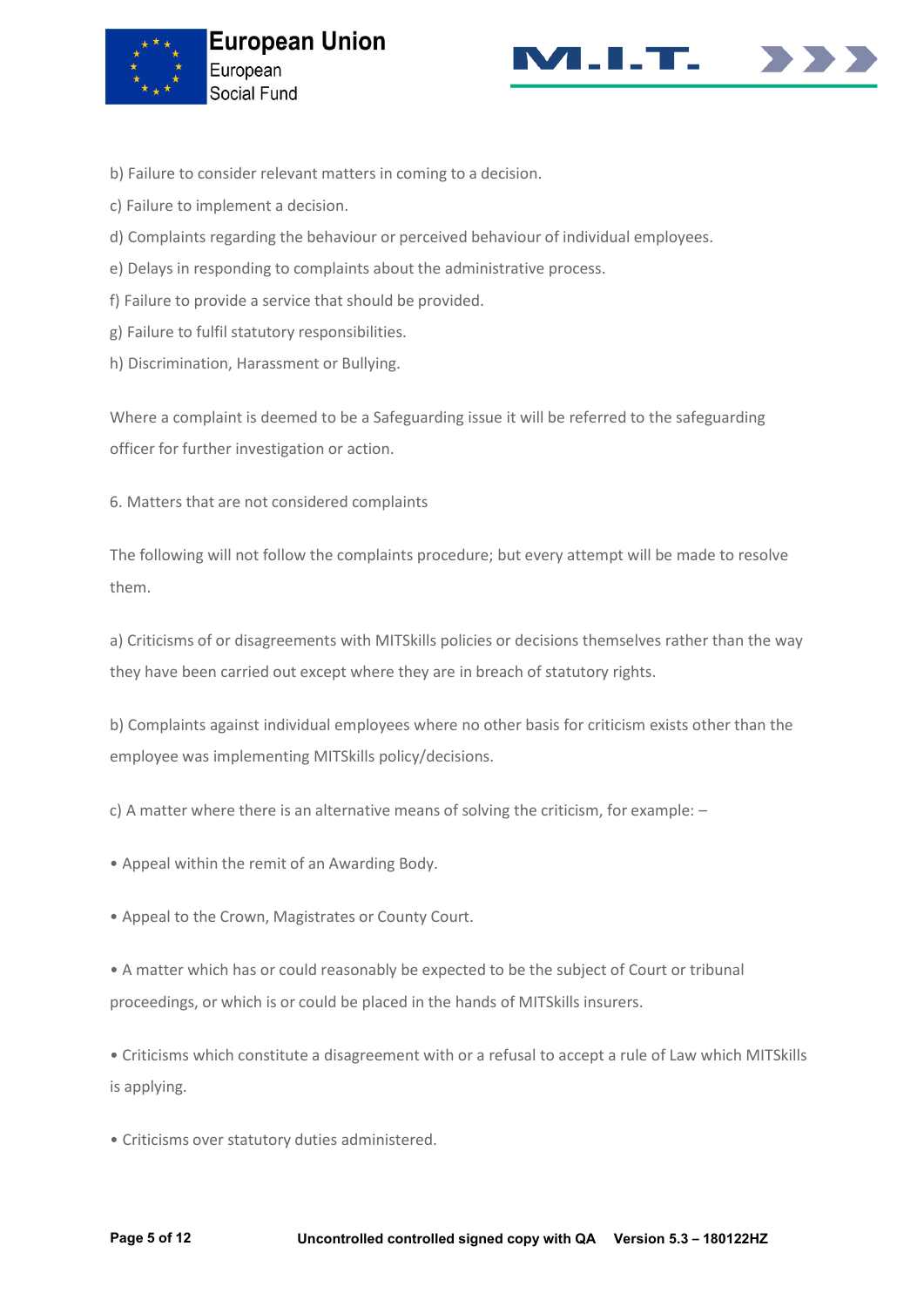



## 7. **How to make a Complaint**

The complaints procedure will be followed whenever a complaint is being dealt with.

The Formal procedure contains three stages: –

#### **Stage 1 (first contact)**

Tell us about your complaint. You can:

• Complete the Complaints Form from your copy (also attached to the bottom this document), on the website or from the employer handbook send the form to us (the address is on the form).

• Write to us at MITSKILLS and address the letter to your Departmental Head or Sam Hanmer Quality Director as Appropriate. They will review the complaint and allocate it to Stage 1 to be dealt with by appropriate departmental personnel or if appropriate refer it to Stage 2 or safeguarding officer.

If you need support to complete the form

- Ask a member of staff to help you
- Ask any member of staff to advise you or take details

You should receive a response within 10 working days which may include a request to give more details, a proposed resolution, or a request to discuss the complaint face to face with staff or management member allocated to investigate/resolve the issues.

#### **Stage 2**

The intention of stage 1 is to allow the service concerned to give a satisfactory explanation of its action or to put matters right. If that does not satisfy your complaint or your complaint is of a nature requiring the departmental head to investigate, then complaint can progress to stage 2 with you requesting the relevant head of department carrying out a formal investigation and a written reply will be sent within 10- days from date of your request to move to stage 2.

Help and advice on Stage 2 is available from the Department dealing with your complaint. The Head of the department will look to respond within 10 days either identifying proposed resolution or a timescale to resolve the issue.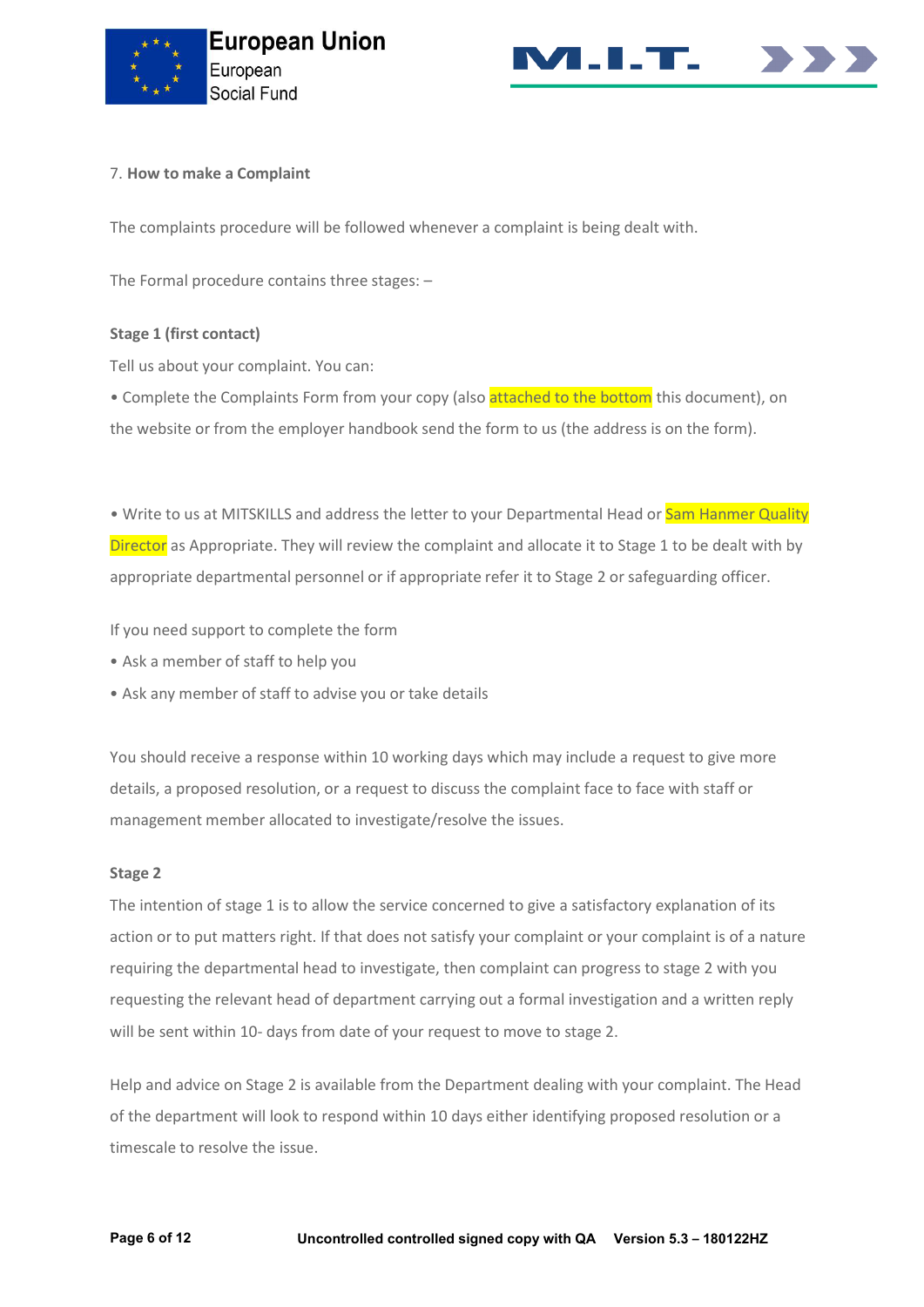



In the event you are dissatisfied with the resolution you may request escalation to stage 3.

## Stage 3

If you are still dissatisfied then at stage 3 you can have the matter reviewed by two members of the

SMT (Senior Management Team). A written reply will be sent within 10-working days from the date

of receipt.

The complaint will be allocated, investigated, and reviewed and a written resolution will be forwarded to the complainant within 10 working days of their initial complaint or asking for the complaint to be escalated to the next stage. This process may require contact with the complainant if deemed appropriate, and it is to be expected that the complainant is willing to work with MITSkills to resolve the complaint. In the event this cooperation is not achievable MITSkills will make a proposed resolution in writing.

The final decision rests with the Director of MITSkills

In the event the complaint cannot be resolved within 10 working days (based on the escalation stage), it is MITSkills policy to refer the issue to the appropriate learner funding body. The complainant will be informed of this in writing by day 10 from registering a formal complaint.

8. **Responsibility for Dealing with Complaints and Administering the Procedure**

a) Any complaint will be recorded, and monitored, by the SMT liaising with the Safeguarding

Manager Departmental Manager, Operations Director, and Managing Director as Appropriate.

(Where a complaint is deemed to be a safeguarding issue the complaint will be dealt with by the safeguarding officer).

b) **A complaint will be dealt with by the following personnel.**

Stage 1 – An employee dealing with the service being complained about (Training Advisor/Instructor/Manager) or Safeguarding Lead

Stage 2 – Head of Department from the service being complained about.

(Senior Instructor/ HR Manager)

Stage 3 – Managing Director or Director.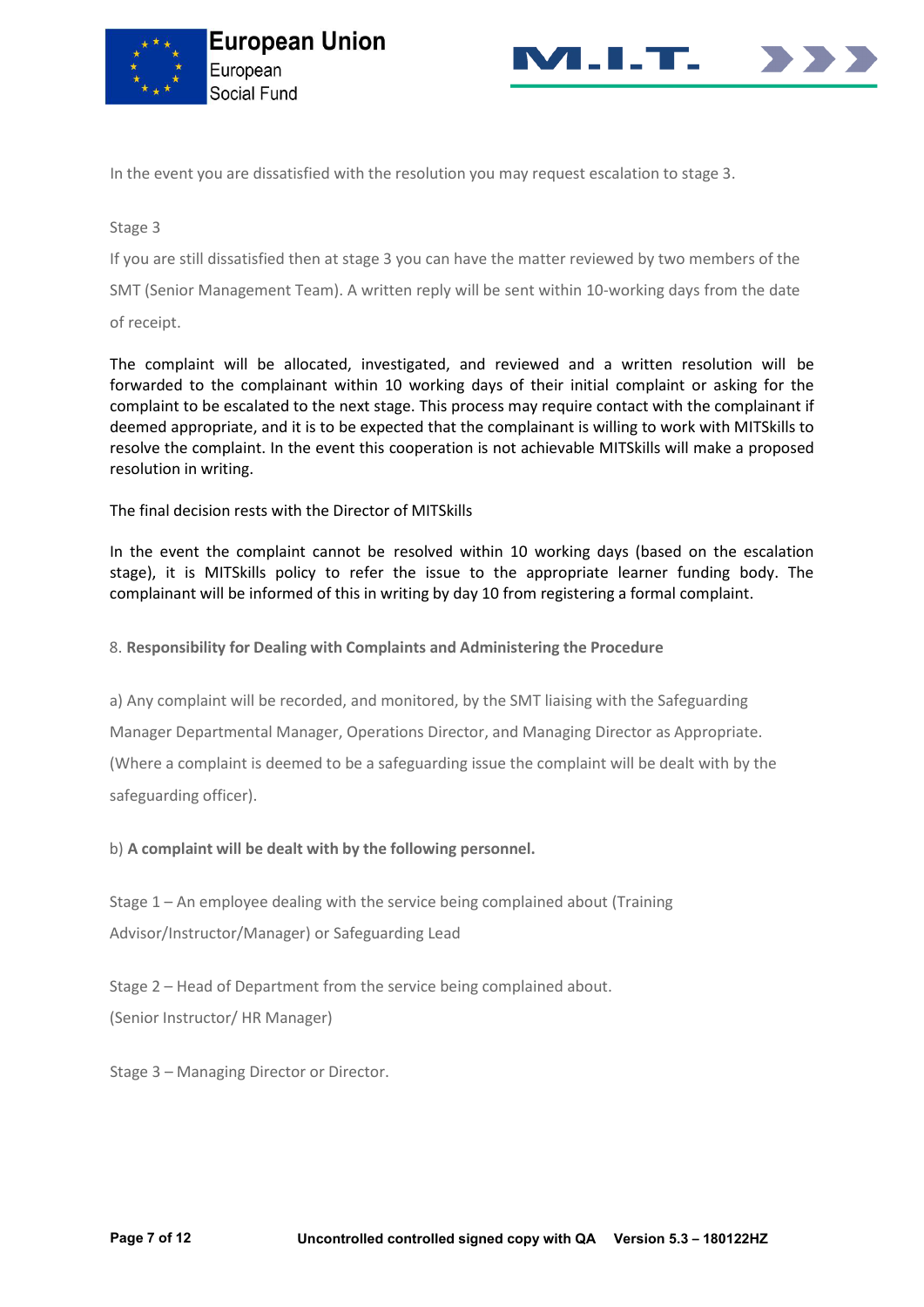



## 9. **Time Limits**

The time limit for dealing with a complaint is 10-working days. Based on the stage request by the complainant or as allocated to based on the nature of the complaint.

However, for matters involving detailed investigation the total time limit is 28 days. An acknowledgement will be sent within 3 working days. These time scales apply at each stage. If these time limits to respond or to rectify the complaint cannot be achieved the customer will be advised why and given an expected period and the complaint will be moved to the next stage of the process.

#### 10. **Your Rights**

You are entitled to: –

a) A full and impartial investigation of the complaint.

b) Response within the laid down time limits.

c) A full written response to the complaint or subsequent appeal within stages 2 and 3.

d) If the complaint is justified, then one of the following remedies will be recommended.

e) The opportunity to indicate whether your complaint has been dealt with satisfactorily. This can be via a telephone call, letter, or email.

#### 11. **Remedies**

- a) An apology.
- b) The provision of the service you want.

c) Repayment of any nominal out of pocket expenses.

d) Where it is considered an ex-gratia payment would be appropriate the matter should be referred to the Managing Director.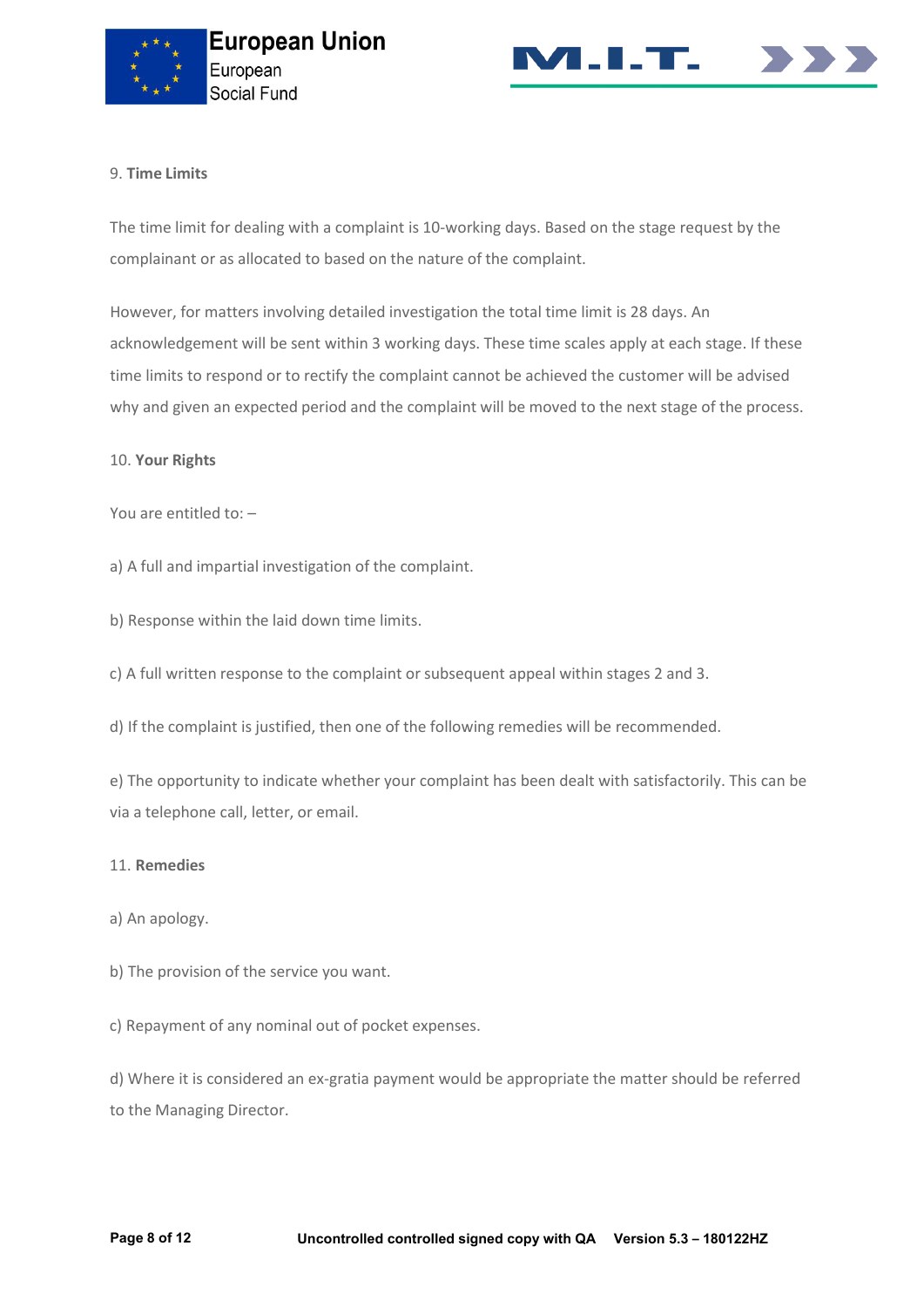



## 12. **Complaint Monitoring**

a) A complaints record will be kept by the Safeguarding Lead and Quality Manager of the number, nature, and outcome of complaints; (including date received; acknowledged; responded).

b) The Quality Manager will prepare annual monitoring reports setting out numbers, categories of complaint and results of stage 3 appeals and report the findings. The Senior Management Team will also monitor reports monthly to assess trends and what actions should be taken.

c) Annually the Managing Director and the Senior Management Team will review the operation of the complaint's procedure.

## 13. **Suspension of Procedure**

In exceptional circumstances the Managing Director can suspend this complaints procedure to enable wider investigation or where the complaint requires investigation by other external bodies such as the police, or where the issue comes under safeguarding and is referred to external safeguarding authorities where the timescale may be markedly different.

## MITSKILLS's Customer care promise

- All customers are entitled to a prompt, courteous and efficient service
- All customers can expect a full and fair investigation of their complaint
- However, it is possible that customers will not always like the outcome of their complaint, but be reassured that it is investigated thoroughly
- MITSKILLS will explain rules and procedures if they are not clear
- Customer confidentiality will be respected
- Customers will be informed of the progress and the outcome of their complaint.

## **If you're unhappy with the outcome**

You can complain to the Education and Skills Funding Agency (ESFA) about how your complaint was handled in relation to ESFA funded delivery.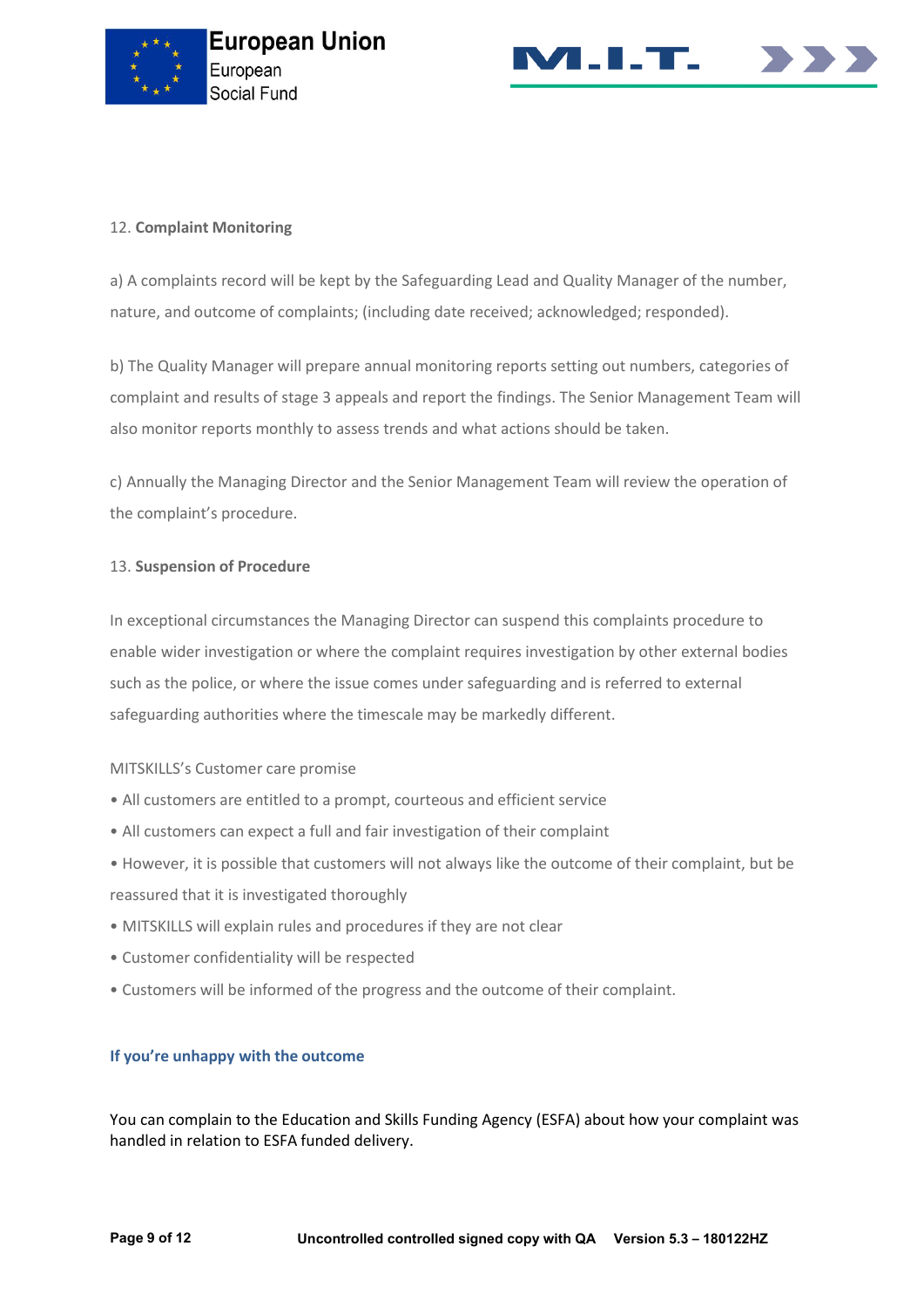



The ESFA does not deal with complaints about employment or **exam appeal issues** (for example, a problem with your contract if you're working as an apprentice). You can read the ESFA guidance on the following hyperlink (checked October 2021).

<https://www.gov.uk/complain-further-education-apprenticeship>

You must contact the ESFA within 12 months after the issue happened.

Email or post your complaint to the ESFA complaints team.

**ESFA complaints team** [complaints.ESFA@education.gov.uk](mailto:complaints.ESFA@education.gov.uk)

Complaints team Education and Skills Funding Agency Cheylesmore House Quinton Road Coventry CV1 2WT

The ESFA will reply to let you know what will happen next.

| <b>Date Reviewed</b>  | 281021                               |        |
|-----------------------|--------------------------------------|--------|
| <b>Reviewed</b>       | Annually                             |        |
| <b>Version Status</b> | Approved                             |        |
| <b>Approved By:</b>   | fightest<br><b>Company Director:</b> | 281021 |